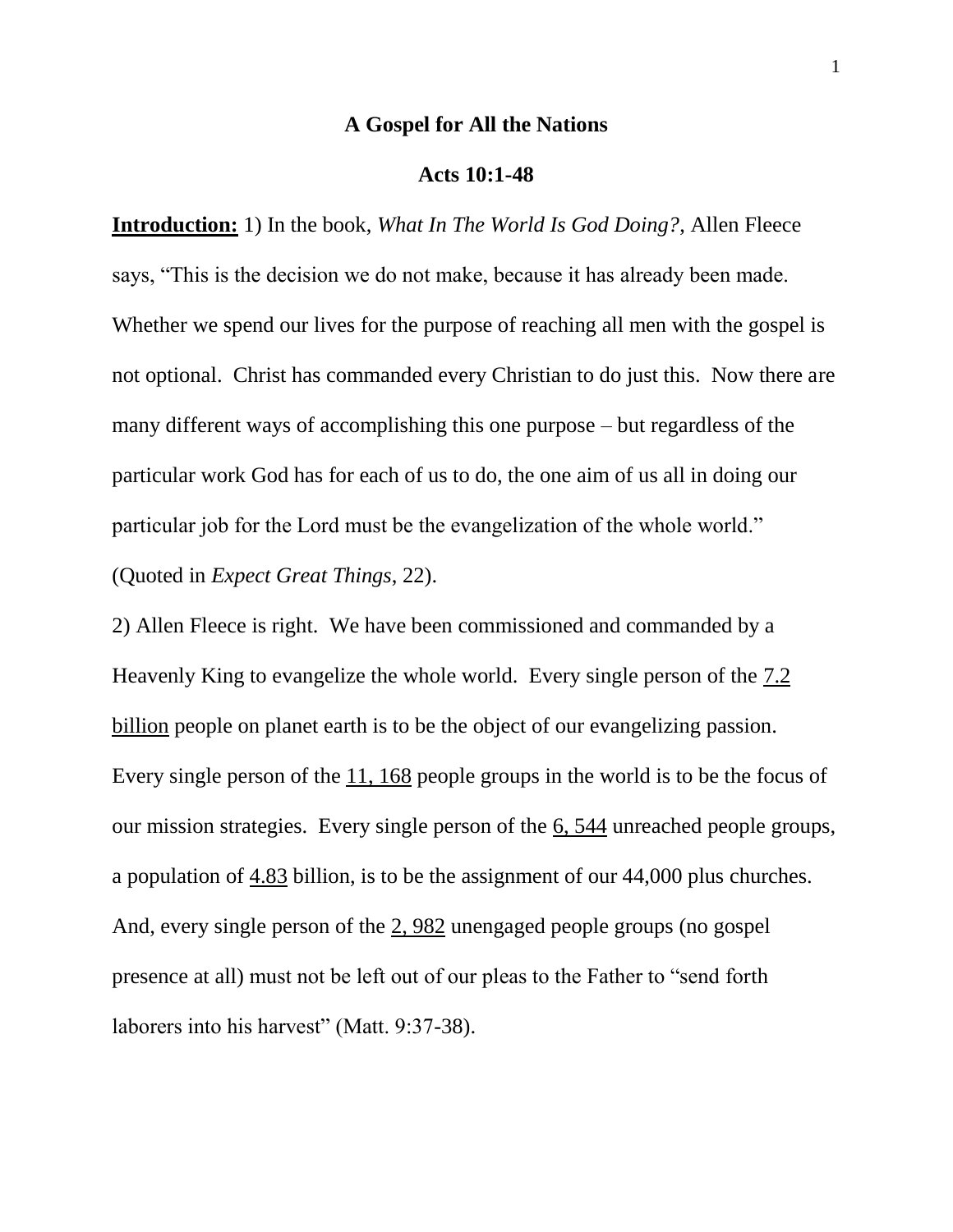3) The gospel of Jesus Christ is a gospel for all the nations. It is for all peoples! Acts 10 makes this perfectly clear. Here God gets directly involved to overcome the bigotry, prejudice and spiritual near-sightedness of the apostle Peter, the one He, as Matthew 16:19 says, gave "the keys of the kingdom." The big fisherman was not using the keys as Christ intended. Our Lord gets personally involved and in the process, provides a pattern of world missions for every one of us, our churches, our Convention. This is a rich text theologically, missiologically, personally. May our Lord give us ears to hear.

### **I. Those who seek the Lord will be found by Him 10:1-8**

- Proverbs 8:17, "I love those who love me, and those who seek me diligently find me."
- Jeremiah 29:13, "You will seek me and find me, when you seek me with all your heart."
- The importance of this event is indicated by the amount of material Luke dedicates to telling it (10:1-11:18). Actually he tells the story twice.
- Record of the gospel going to the Gentiles: the nations!
- Sea coast town of Casarea we meet a Roman soldier, a modern army captain, who commanded probably 100 men (Hughes, 300-600; p. 144). He is described as 1) devout, 2) one who feared God, 3) a generous giver and 4) a man who prayed (v. 2).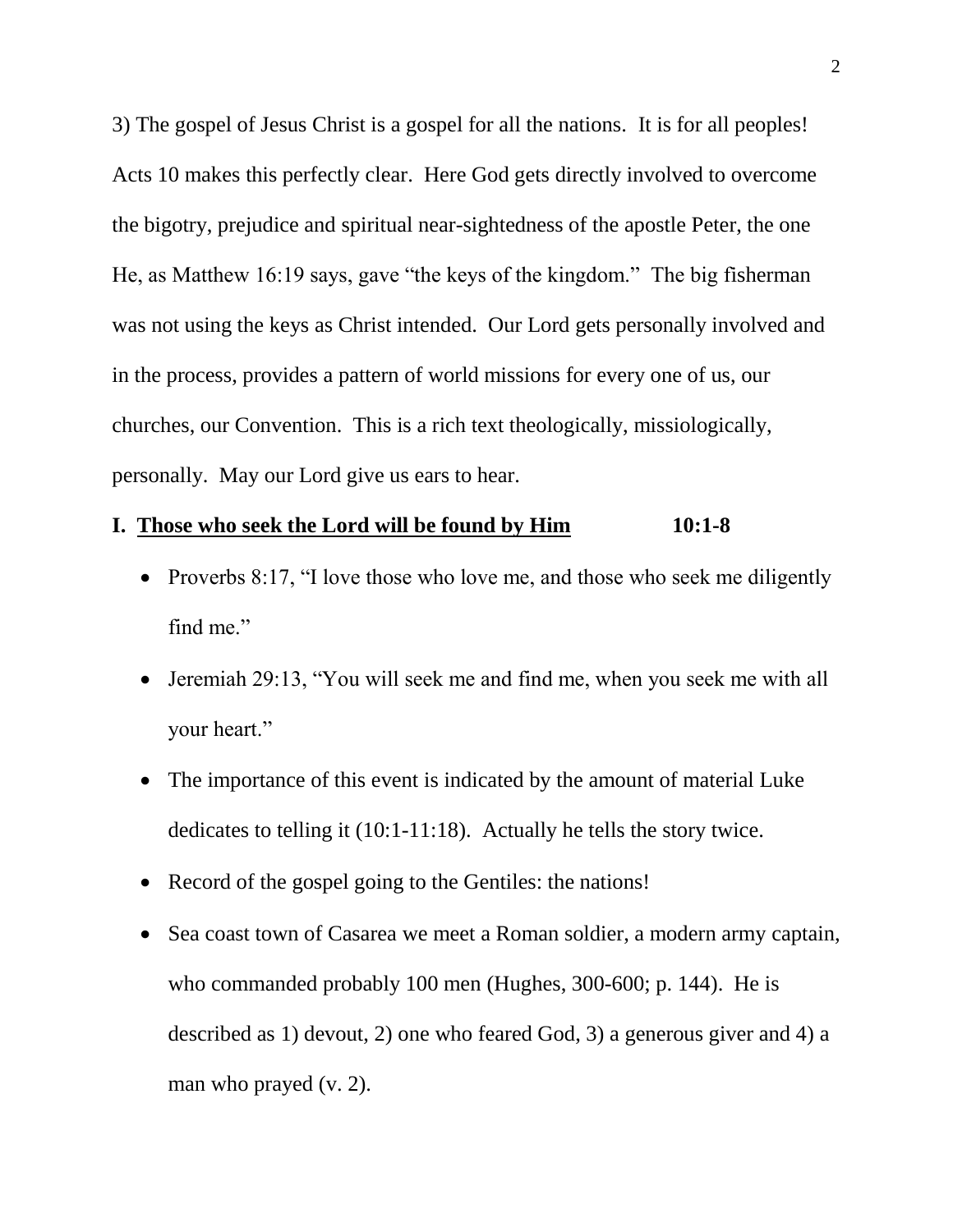- Main point: he was a Gentile. He was one among the nations. Jews saw them as inferior, unclean, unworthy of table fellowship, even entering their houses. Curtis Vaughn says the chasm between Jew and Gentile was worse than the Hindu caste system and the racial divide in our nation (p. 67).
- And yet God, looking on the heart (this is where our God is color blind), sees a soul in search of salvation and provides a vision (v. 3-6) telling him how he may find that salvation.
- Note: his obedience was immediate (v. 7-8). He was ready to hear the gospel!
- Cornelius represents, is an example, of unsaved people among unreached peoples who are seeking the truth, who want to know the One true God. They are everywhere among the nations and Luke tells us God sees their heart and honors their search. Indeed he will go to extraordinary lengths to get the gospel to them. Respond to the revelation you have and God will give you more.
- Cornelius was a good man, but he was still a lost man! That is why God moved Peter to take him and his family the gospel. Indeed he could not be saved without the gospel. But hear the promise of Lamentations 3:25, "The Lord is good to those who wait for him, to the soul who seeks Him." Those who want to know the Lord, living up to the light they have in creation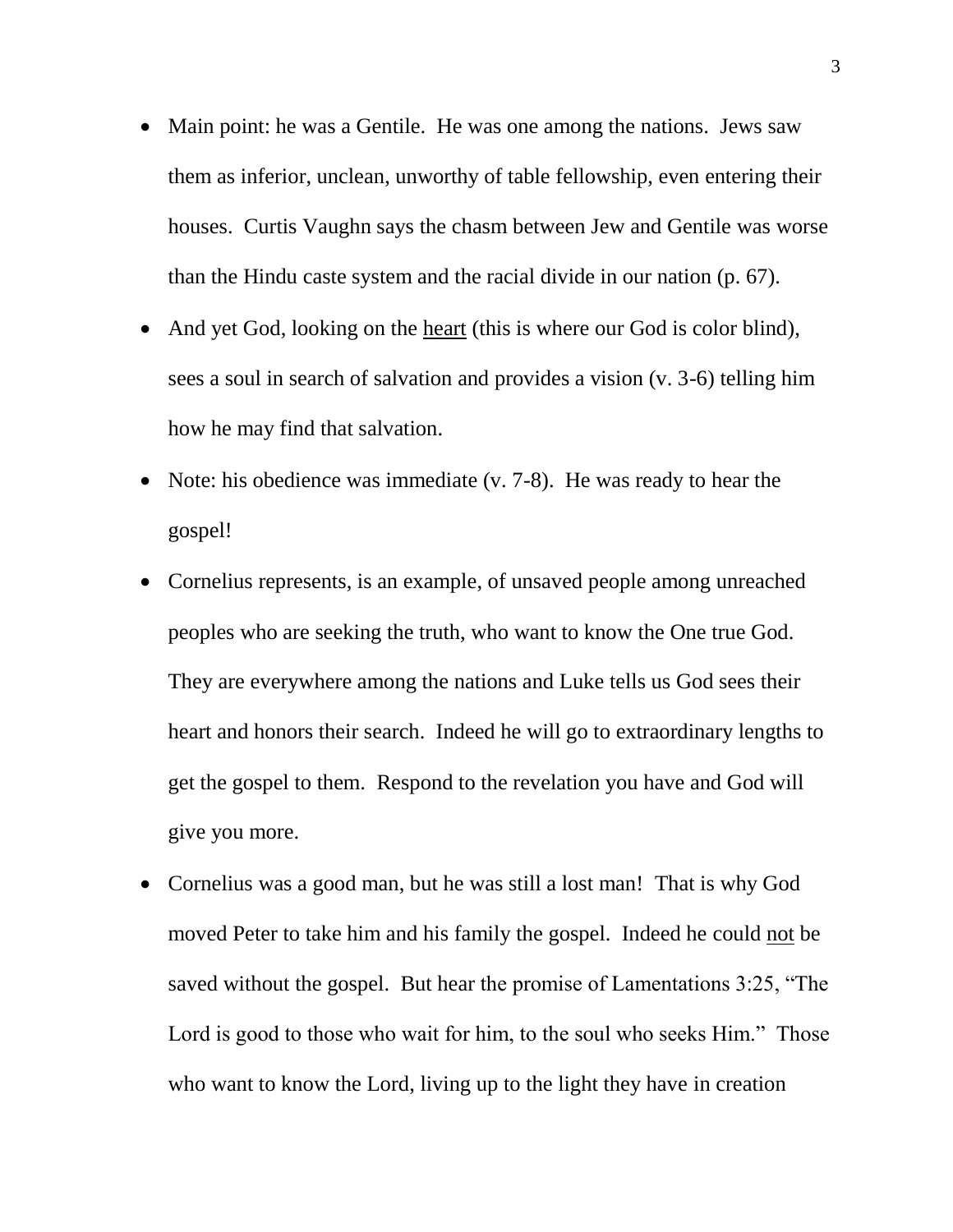(Rom. 1) and conscience (Rom. 2), God promises to give them more light. He will find them and get the gospel to them.

## **II. God will raise up missionaries to get the gospel to those who seek Him 10:9-23**

- "The greatest hindrance to the advance of the gospel worldwide is the failure of the lives of God's people" (Stott, *EGT*, 27).
- People who focus on and have a passion for the Great Commission are seldom troublemakers, ethnocentric, self-centered, focusing on little things that are silly things and sometimes even sinful things. This was a lesson the Lord had to teach the apostle Peter directly.
- Like Cornelius, God comes to Peter in a vision as he was praying around noon time, also lunch time (vs. 9-10).
- The vision included a command (v. 13) to eat the unclean animals one would find in Leviticus 11. Peter is horrified by what is now a daytime nightmare and vehemently protests, "By no means, Lord; for I have never eaten anything that is common or unclear" (v. 14). Resisting the Lord's commands was something familiar to Peter (Matt. 16:22; John 13:8). So was a 3-fold lesson (His denial/ "Do you love Me?")!
- John Piper captures well the essence of this heated dialogue when he says, "God gave Peter a vision of animals that the Jews regarded as unclean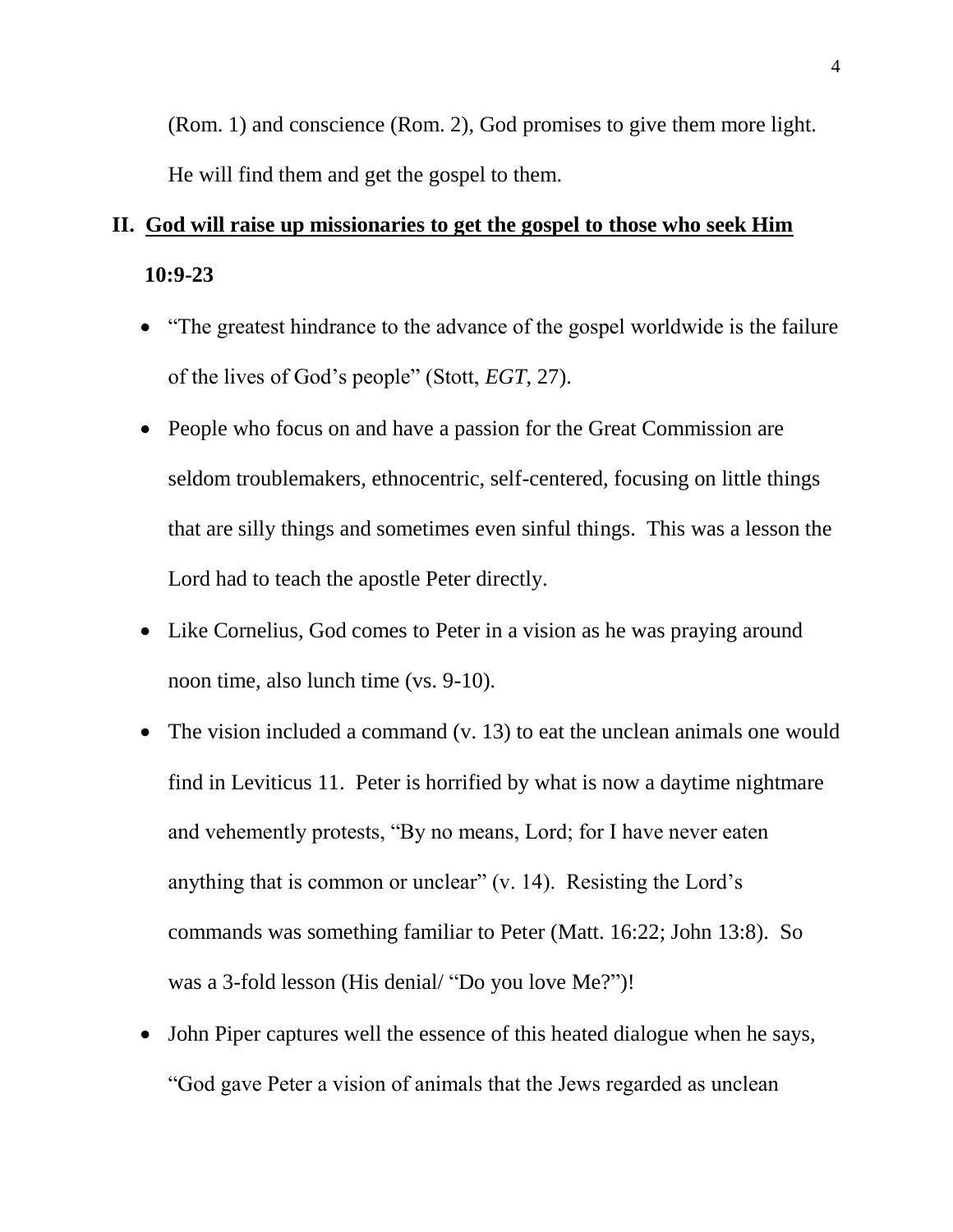because of the ceremonial law of the Old Testament. The voice from heaven said, "Rise and eat." But Peter protested that they were unclean. And the voice came back with these decisive words in verse 15: "What God has cleansed [made clean, ESV] you must not call common!" In other words, with the coming of Jesus into the world and with the final cleansing sacrifice of Christ now offered and with the command to take the gospel to all ethnic groups in the world now given, the old ceremonial laws about foods are lifted and that barrier to the Gentile world is removed. And so Peter's vision has two points: the food laws are fulfilled and ended in Jesus (Mark 7:19), and the people they kept you separate from (the nations, the Gentiles) are not to be considered unclean or common." ("What God has cleansed do not call common," 10-21-91).

- The vision "inwardly perplexed" (v. 17) Peter. He still wasn't clear what God was saying. The Spirit follows up (something we all often need) in vs. 19-20 with a 3-fold command [Read]. Peter is beginning to get it as vs. 21- 23 make clear [Read]. A missionary heart is being birthed! He even invites them in!
- Platt, "What happens here is God, starting with Peter, begins to bring about a conversion from deep-seated prejudice to divinely-ordained openness…the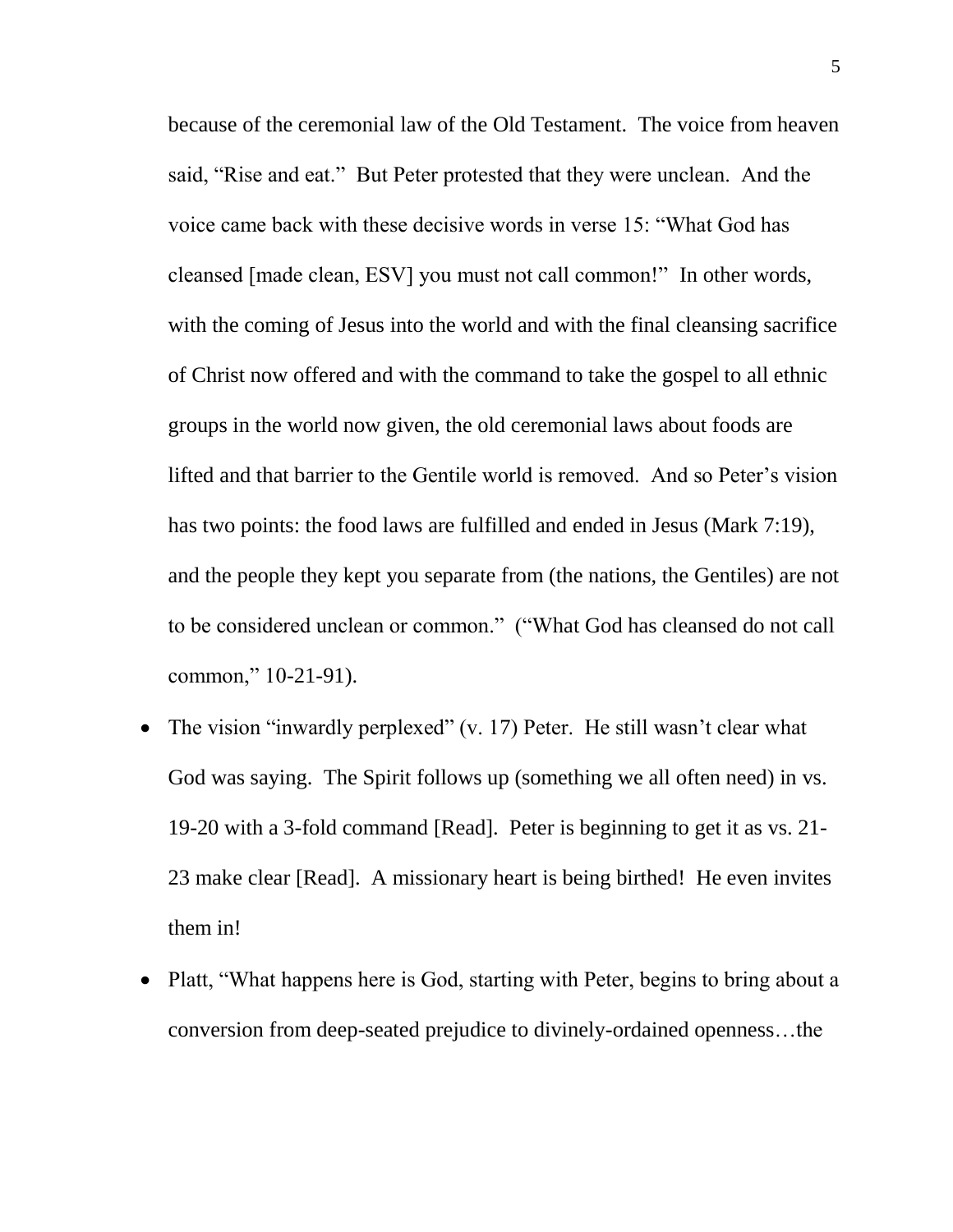heart begins to change here. [God says], "You need to be open to what I am doing among the people groups, among the nations around you."

• And note: Peter was in Joppa (9:43). Might God have, used the story of Jonah too! Running from God seldom works out well!

### **III. God seeks the salvation of all nations without partiality 10:23-35**

 "When Jesus arose from the grave, He created a whole new race of people not defined by color but defined by His blood." Pastor Derwin Gray. Tony Merida: "We judge by appearance. We discriminate on these factors: 1) appearance, 2) ancestry, 3) age, 4) achievement, 5) affluence" ("Grace For Every Race: Joining God's Global Purpose").

- Peter obeys the Lord's command  $(v. 20)$  and makes the 30 mile journey from Joppa to Caesarea (vs. 23-24). Upon meeting Cornelius, Peter exhibits both appropriate humility (vs. 25-26) and brutal honesty (vs. 27-29). He is just a man like any man. And is a sinful man that needed God to straighten him out.
- Cornelius recounts the events that led them to this point (vs. 30-33).
- Peter then "opened his mouth"  $(v, 34)$  and makes one of the most important statements in all of the Bible: "Truly I understand that God shows no partiality."

*HCSB*: "Now I really understand God doesn't show favoritism."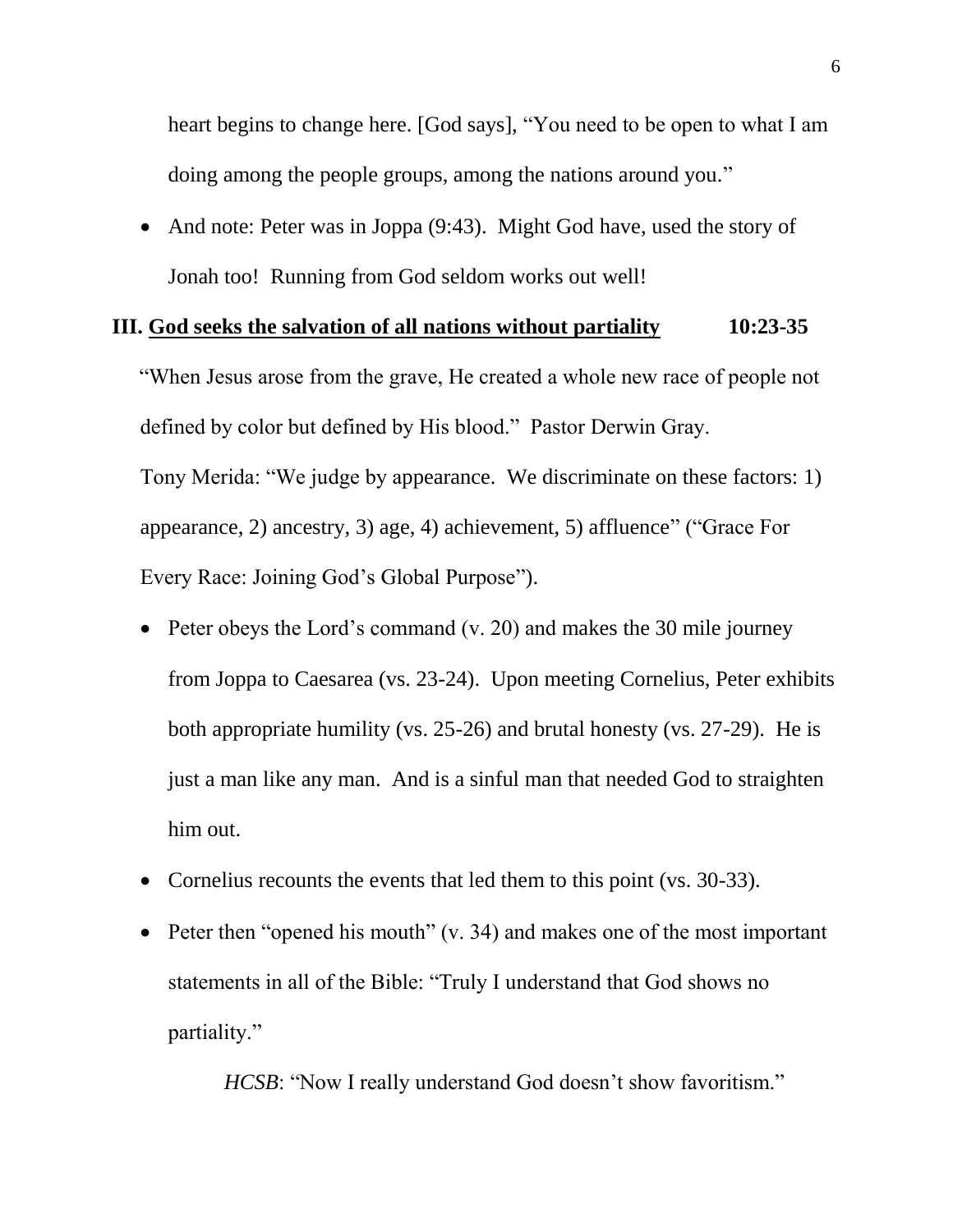*AMP*: "Most certainly and thoroughly I now perceive that God shows no partiality and is no respecter of persons."

- Eugene Petersen in *The Message* captures well the massive significance and theological import of what Peter says and now understands: "Peter fairly exploded with his good news: "It's God's own truth, nothing could be plainer: God plays no favorites! It makes no difference who you are or where you're from  $-$  if you want God and are ready to do as he says, the door is open."
- Our God is no respecter of persons when it comes to seeking the salvation of human beings made in His likeness and image.

Racial barriers come crashing down.

Ethnic barriers come crashing down.

Cultural barriers come crashing down.

Social barriers come crashing down.

Economic barriers come crashing down.

All barriers come crashing down.

• Anyone who says otherwise calls God a liar! God's salvation plan has a laser-beam pointed at all peoples anywhere and everywhere. The question: whose voice are you listening to?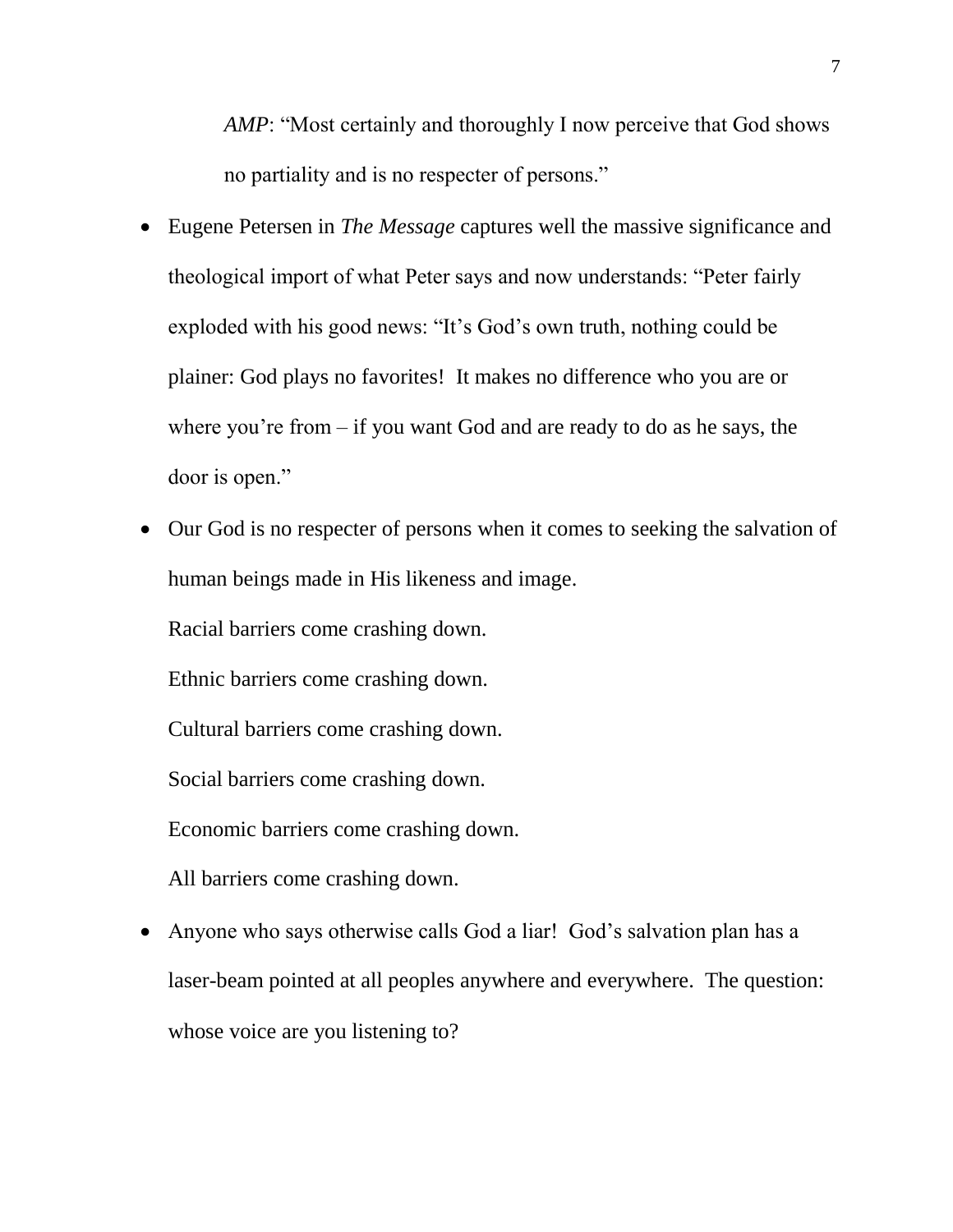• "Had I cared for the comments [and opinions] of people, I should never have been a missionary." C.T. Studd

## **IV. The good news of the gospel is the only means whereby God saves anyone 10:36-43**

- "The gospel is good. You know it's good. We know it's good. It's a divine message, but it requires a human messenger…we are God's instruments to do this. Our responsibility is urgent. His power is available to us…. When we speak this Word, He will bless it. He will bless it to lead people to Christ. His power is available to His people, and His plan is aimed at all peoples" (Platt, "The God Who Holds The World In His Hands," 2-6-11).
- Peter refused to be treated as a god or to treat the nations as unworthy dogs! He has been called by God to be a gospel heralding missionary and that is exactly what he does in vs. 36-43. Peter's sermon actually begins in verse 34. God shows no favoritism (v. 34). Those who fear Him and pursue Him will be found by Him and given the gospel (v. 35) a gospel first given to the Jews but now sent to the nations because "he is Lord of all" (v. 36). All nations are under His lordship.
- Peter presents the gospel in 3 movements:

1) The life and ministry of Jesus (vs. 37-39).

2) His saving act of crucifixion and resurrection (vs. 39-41).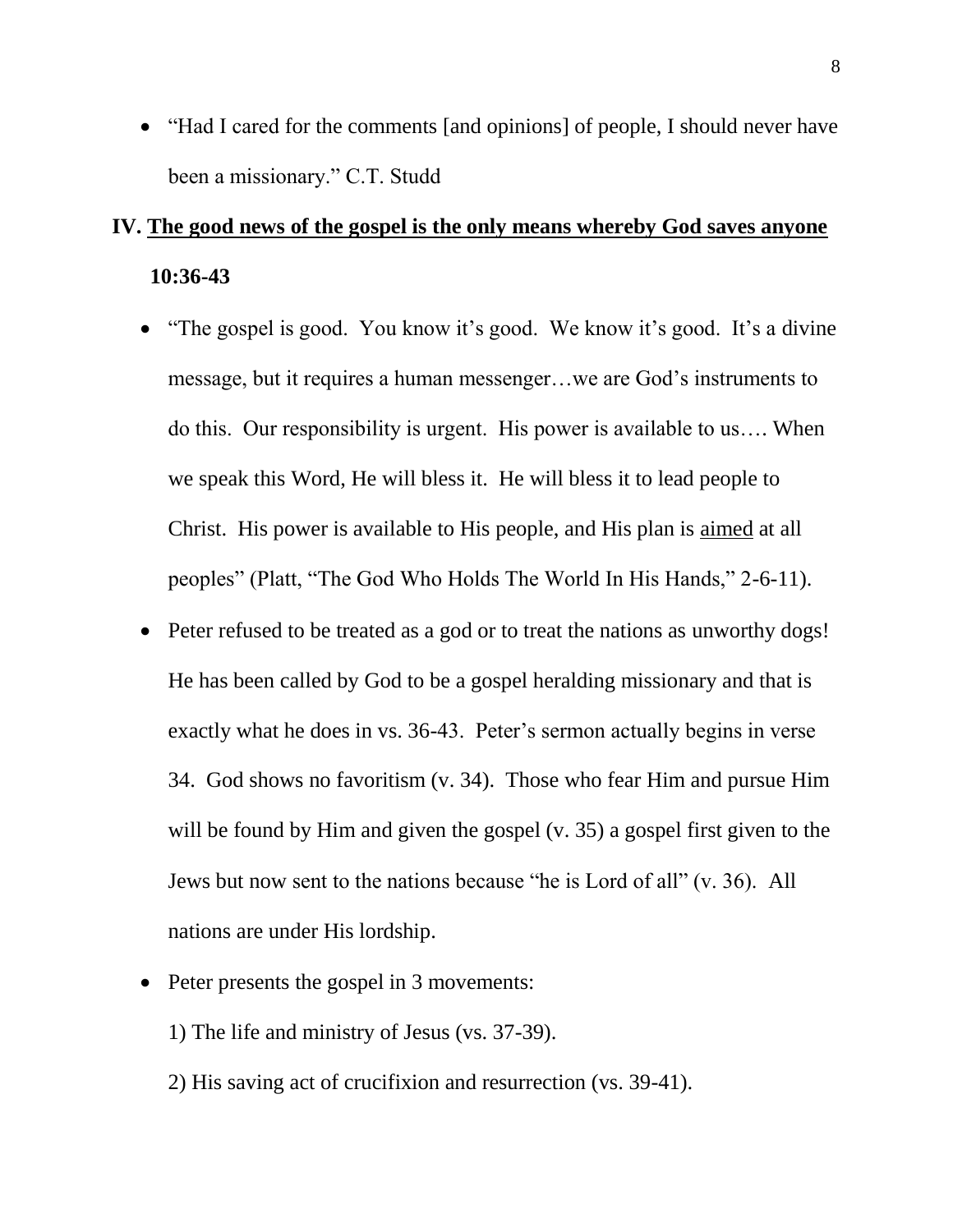3) The promise of salvation to all ("everyone") who believes (vs. 42-43).

• The exclusivity of the gospel message is affirmed (John 14:6; Acts 4:12; 1) Tim. 2:5).

The universality of the gospel offer is affirmed ("everyone" how believes). The missionary imperative of the gospel mandate is affirmed (v. 42).

• Carl F.H. Henry, "The gospel is only good news if it gets there in time." John Piper, "We will be worshiping and praising God for eternity, but we have only a limited time upon earth to engage in missions so that the nations would rejoice and sing for joy."

# **V. God gives the Holy Spirit to all who respond to the word of His gospel 10:44-48**

- "The Spirit is sent to make Christ real to people and to show us who He really is in His glory so that we come to love Him and trust Him and obey Him and show Him to the world….The Spirit loves to come and take the truth about Jesus and turn it into an experience of Jesus" (John Piper, "Exalting Jesus so the Spirit Falls," 11-17-91).
- Verses 44-48 record the happy results of Peter taking the gospel to the nations. As Peter preached "the Holy Spirit fell on all who heard the word" (*Word & Spirit*). (v. 44).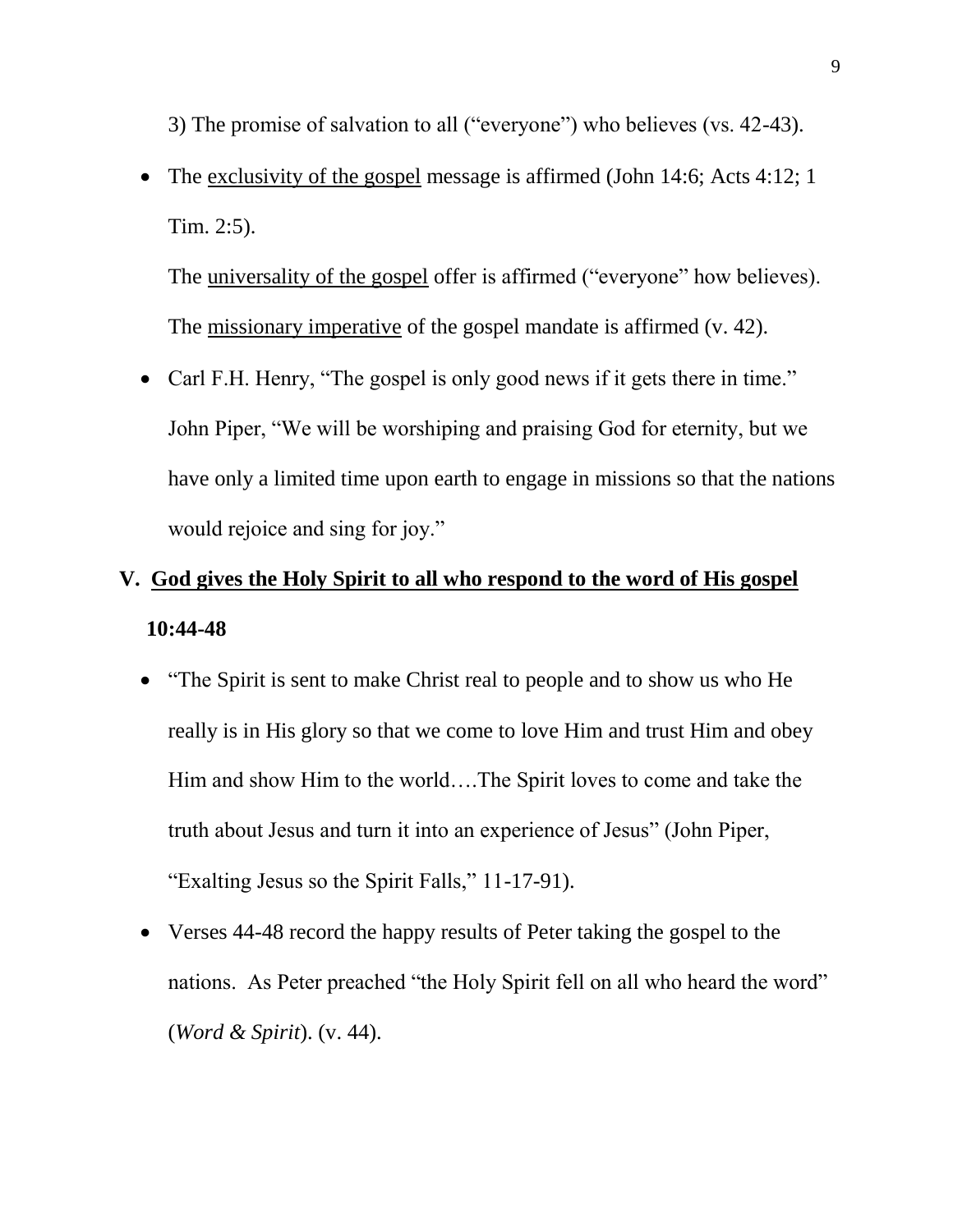- The Jews were amazed that God would save Gentiles (v. 45). There was still "heart work" that needed to be done as 11:1-18 makes clear.
- Their speaking in tongues and praising God was an undeniable evidence that a "Gentile Pentecost" was taking place (v. 46). [cf. Acts 2].
- The falling of the Spirit on Gentile believers mandated their inclusion into the community of faith, the church, the family of God, by the initiatory rate and celebration of baptism (vs. 47-48). The Lord had baptized them by His Spirit into His family. Peter would then baptize them with water into the visible fellowship. Barriers of race, ethnicity and nationality have come crashing down thru the power of the cross. The church would never be the same. Afterall, sameness was never God's goal to begin with!

**Conclusion:** We have an indiscriminate, all-inclusive gospel to proclaim to the nations near and far. Our God has placed no limitations on those He longs to save, bring to Himself, and glorify His Son. John Stott says it so very well, "If God desires every knee to bow to Jesus and every tongue to confess him, so should we. We should be "jealous" (as Scripture sometimes puts it) for the honour of his name – troubled when it remains unknown, hurt when it is ignored, indignant when it is blasphemed, and all the time anxious and determined that it shall be given the honour and glory which are due to it. The highest of all missionary motives is neither obedience to the Great Commission (important as that is), nor love for